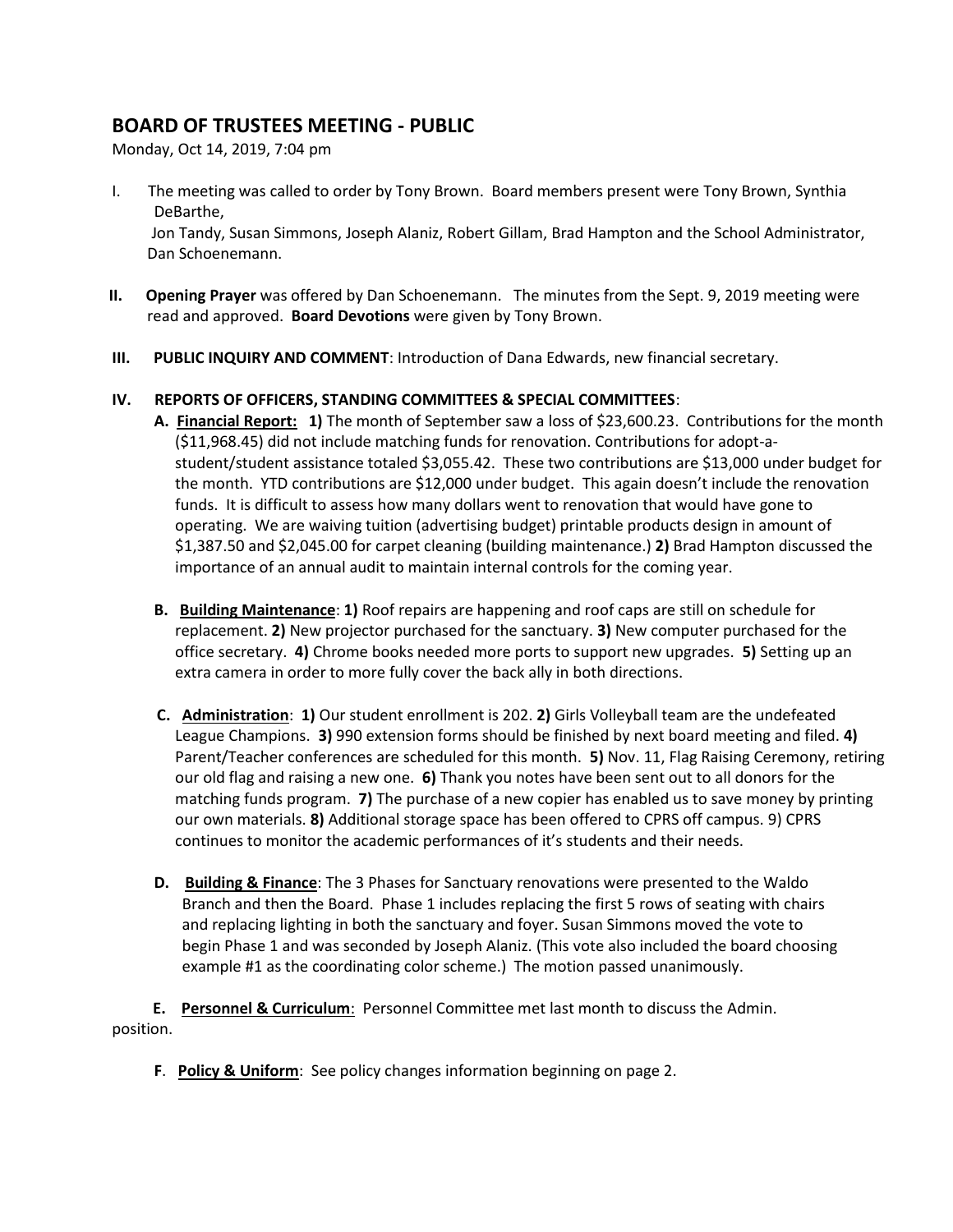- **G. Marketing**: None at this time.
- **V. Unfinished Business: 1) CPRS logo**: 3 identical eagle heads with different colors were presented to the board. Each will be used depending on the color of the paper used for printing. **2) Policy Changes**: **Second Reading** for **a)** Attendance and college policy changes were read and a motion to accept these changes was made by Robert Gillam, seconded by Jon Tandy. The motion passed unanimously.

**b)** Athletic Handbook: Homeschool Tryouts, Physical Exams and Game Day Dress Code: A motion to accept this handbook was made by Joseph Alaniz and seconded by Brad Hampton. This motion passed unanimously. **See Policy Changes below**.

- **VI. New Business: A.** 78% of our student body are at or above grade level based on ITBS testing. **B.** Van Purchase: We are getting more information before a decision is made.
- **VII. Other Business**: None at this time.

# **VIII. EXECUTIVE SESSION**: **A.**

The meeting closed at 10:20pm with a prayer by Jon Tandy Respectfully submitted, by Synthia DeBarthe, **Secretary** 

**Policy Changes**

# **ADDITIONAL PROPOSED POLICY CHANGES FOR 2019 PARENT/STUDENT HANDBOOK**

**page 14 Current:** *N/A*

# **Proposed: ADD a new sub-title and paragraph between** *ABSENCES and CHECKOUTS***:**

*COLLEGE VISITS:* Seniors shall be allowed two college visit days without being counted absent. The senior must submit, to CPRS, written confirmation of the college visit attendance from the corresponding college.

**page 20 Current:** *HOLDING OFFICE*

Students must have a 2.5 or better GPA, no **\*** letter grades of D or F, and fewer than 25 total demerits issued throughout the year in order to run or serve as class officers, student body officers, or officers in any school organization. A first semester and Tri-5 grade check will be performed prior to spring elections to ensure that candidates are in compliance. For elections held in the fall, first and second semester grade and demerit checks for the previous year will be performed to ensure that candidates are in compliance.

After the terms begin, grade checks will be performed at weeks 12, 18, and 30 during the school year to determine whether current officers are in compliance.

**Proposed: \* CHANGE:** Students must have a 2.5 or better GPA, **\*with no more than one D, and no Fs**, and fewer than 25 total demerits issued throughout the year in order to run or serve as class officers, student body officers, or officers in any school organization.